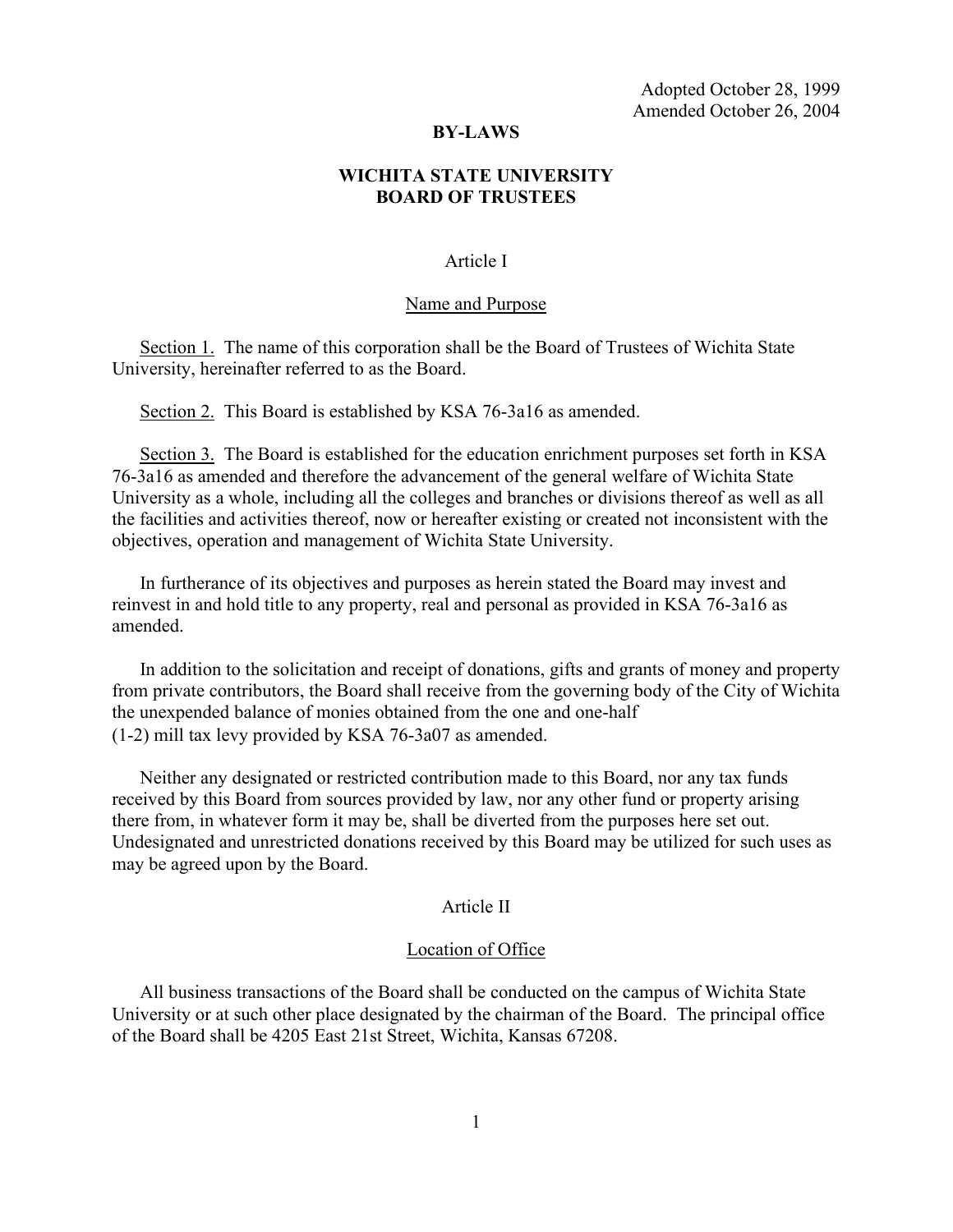## Article III

#### Membership

The members of the Board shall be nine in number and shall be the trustees appointed by the Governor of the State of Kansas under the authority of KSA 76-3a16 as amended.

## Article IV

## Officers and Agents

Section 1. The officers of the Board shall be a chairman, a vice chairman, an executive director, a secretary, an assistant secretary, a treasurer and an assistant treasurer. The executive director, assistant secretary and assistant treasurer need not be members. All officers shall be elected annually at the regular annual meeting and shall serve until their successors have been elected.

Section 2. The officers shall perform the usual duties pertaining to their offices except as modified by the Board and shall have such additional duties and powers as may be conferred upon them by the Board. Those officers and other Board members directly responsible for and in charge of funds or moneys of the Board shall give such bonds as the trustees may require.

Section 3. The president of Wichita State University may upon request serve as liaison agent with the Kansas State Board of Regents. The executive director of the corporation shall serve as a liaison agent with the officers of Wichita State University. The executive director of the corporation shall administer the normal business activities of the corporation.

Section 4. All pronouns and any variations thereof shall be deemed to refer to the masculine, feminine, neuter, singular or plural, as the identity of the person or persons may require.

## Article V

## **Committees**

There shall be a Finance and Audit Committee of three members, appointed by the chairman, with approval of the Board. This committee shall consider financial issues, including internal controls and the annual audit, and matters relating to Board investments. Finance, audit and investment recommendations must be approved by the Board. Other committees may be established as needed by the chairman or determined by the Board.

## Article VI

## Meetings

Section 1. Regular meetings of the Board will be held no less frequently than every four months, and with such regularity as legal duties and requirements may dictate and as the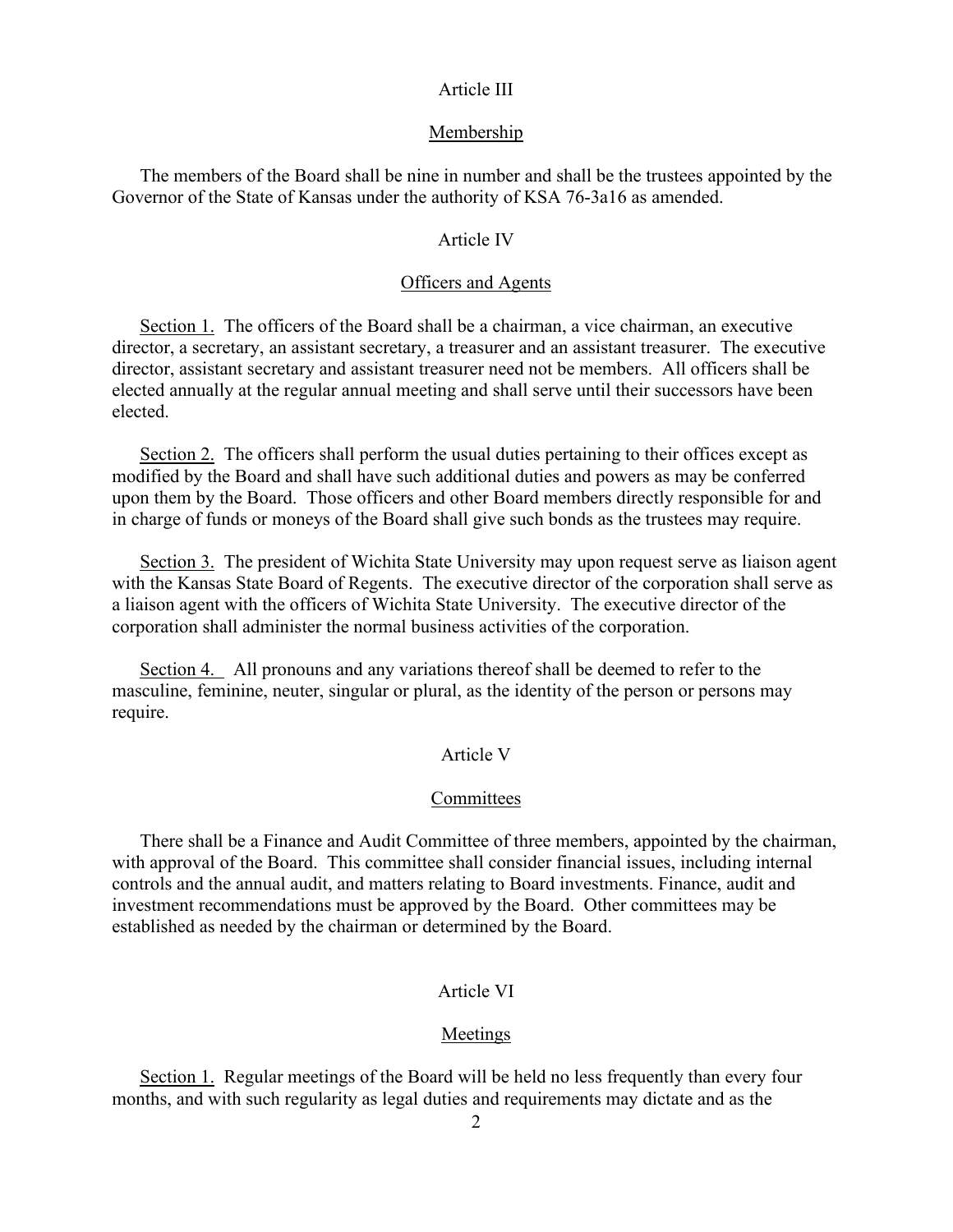chairman may request. At least seven days written notice of the date, time and place for all meetings shall be mailed to the Trustees.

Section 2. The annual meeting of the Board shall be held in October of each year on the campus of Wichita State University or at such other place as may be designated in the notice for the meeting.

Section 3. Special meetings of the Board may be called by the chairman of the Board or in his absence by the vice chairman, or by three of the Board members acting jointly, at any time. At least three days written notice of any special meeting shall be given to all Board members.

Section 4. A Board member by writing may waive notice of any meeting of the Board and attendance at any meeting shall constitute a waiver of notice of such meeting.

Section 5. A majority of the appointed trustees shall constitute a quorum for the transaction of business and the act of a majority of the trustees present at any meeting at which there is a quorum shall be the act of the Board, except as may be otherwise specially provided by statute or by these By-Laws.

Section 6. The Board of Trustees or any committee designated by the Board of Trustees may participate in a meeting of the Board or committee by means of conference telephone or similar communications equipment by means of which all persons participating in the meeting can hear each other, and participation in a meeting pursuant to this section shall constitute present in person at such meeting.

# Article VII

## Amendments

These By-Laws may be amended by a majority vote of two-thirds of the Board members present at any annual, regular, or special meeting of the Board, provided that notice of the proposed amendment is given in writing to all of the trustees at least ten days before such meeting.

## Article VIII

#### Seal

The corporate seal of the Board shall be circular in form with the name of the corporation around the margin and shall bear the word "Kansas" and the term "corporate seal."

### Article IX

## Indemnification of Trustees, Officers and Others

(a) The Board shall indemnify any person who was or is a party or is threatened to be made a party to any threatened, pending, or completed action, suit, or proceeding,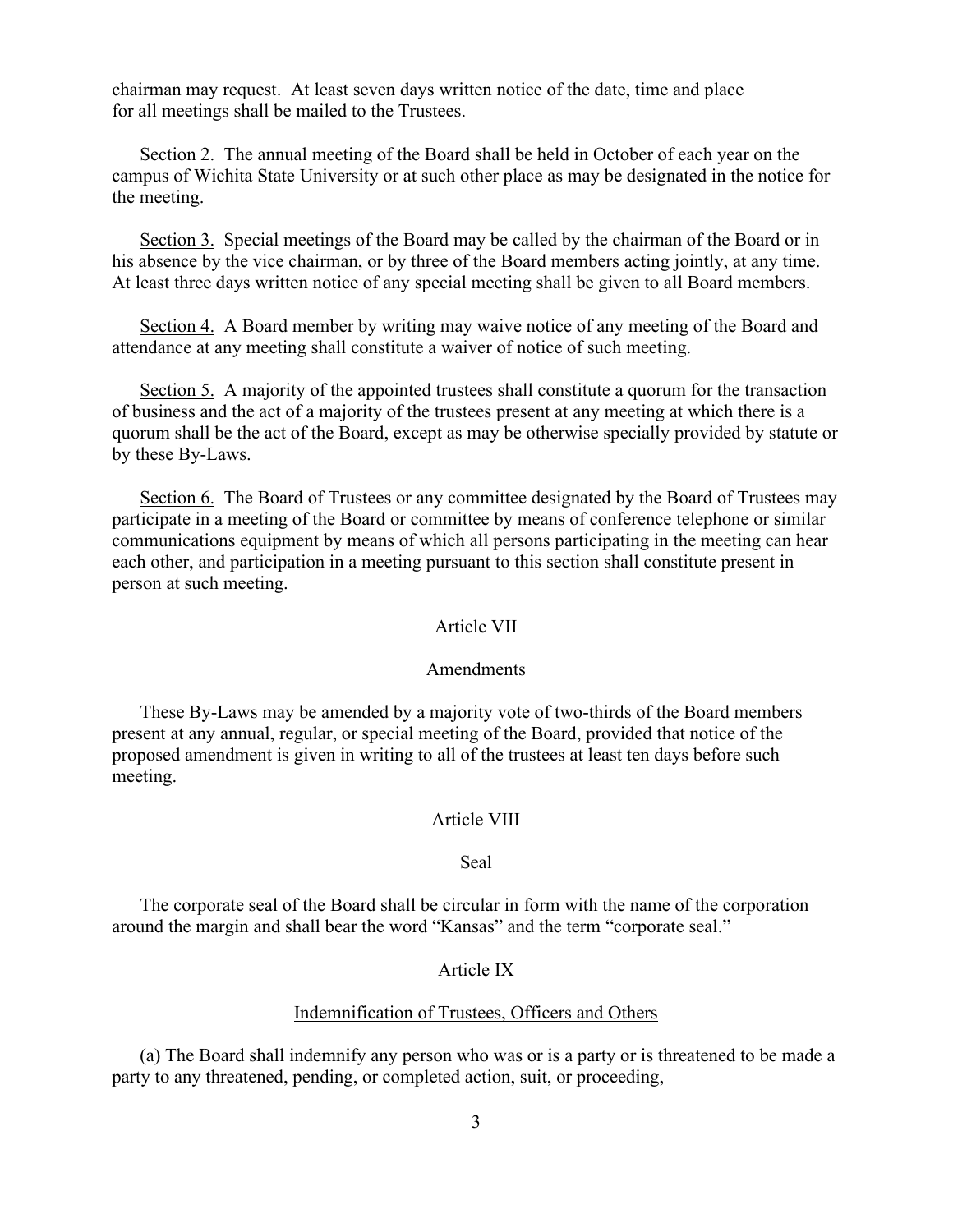whether civil, criminal, administrative, or investigative (other than an action by or in the right of the Board) by reason of the fact that such person is or was a trustee, officer, employee, or agent of the Board, or is or was serving at the request of the Board as a director, officer, employee, or agent of another corporation, partnership, joint venture, trust, or other enterprise, against expenses (including attorneys' fees), judgments, fines, and amounts paid in settlement actually and reasonably incurred by such person in connection with such action, suit, or proceeding if such person acted in good faith and in a manner such person reasonably believed to be in or not opposed to the best interests of the Board, and, with respect to any criminal action or proceeding, had no reasonable cause to believe such person's conduct was unlawful. The termination of any action, suit, or proceeding by judgment, order, settlement, conviction, or upon a plea of nolo contendere or its equivalent, shall not, of itself, create a presumption that the person did not act in good faith and in a manner which such person reasonably believed to be in or not opposed to the best interest of the Board, and, with respect to any criminal action or proceeding, had reasonable cause to believe that such persons conduct was unlawful.

(b) The Board shall indemnify any person who was or is a party or is threatened to be made a party to any threatened, pending, or completed action or suit by or in the right of the Board to procure a judgment in its favor by reason of the fact that such person is or was a trustee, officer, employee, or agent of the Board, or is or was serving at the request of the Board as a director, officer, employee, or agent of another corporation, partnership, joint venture, trust or other enterprise against expenses (including attorneys' fees) actually and reasonably incurred by such person in connection with the defense or settlement of such action or suit if such person acted in good faith and in a manner such person reasonably believed to be in or not opposed to the best interests of the Board and except that no indemnification shall be made in respect of any claim, issue, or matter as to which such person shall have been adjudged to be liable for negligence or misconduct in the performance of such person's duty to the Board unless and only to the extent that the Court in which such action or suit was brought shall determine upon application that, despite the adjudication of liability but in view of all the circumstances of the case, such person is fairly and reasonably entitled to indemnity for such expenses which the Court shall deem proper.

(c) To the extent that a trustee, officer, employee, or agent of the Board has been successful on the merits or otherwise in defense of any action, suit, or proceeding referred to in paragraphs (a) and (b), or in defense of any claim, issue, or matter therein, such person shall be indemnified against expenses (including attorneys' fees) actually and reasonably incurred by such person in connection therewith.

(d) Any indemnification under paragraphs (a) and (b) (unless ordered by a court) shall be made by the Board only as authorized in the specific case upon a determination that indemnification of the trustee, officer, employee, or agent is proper in the circumstances because such person has met the applicable standard of conduct set forth in paragraphs (a) and (b). Such determination shall be made (1) by the Board of Trustees by a majority vote of a quorum consisting of trustees who were not parties to such action, suit, or proceeding, or (2) if such a quorum is not obtainable, or, even if obtainable a quorum of disinterested trustees so directs, by independent legal counsel in written opinion.

(e) Expenses incurred in defending a civil or criminal action, suit, or proceeding may be paid by the Board in advance of the final disposition of such action, suit, or proceeding as authorized